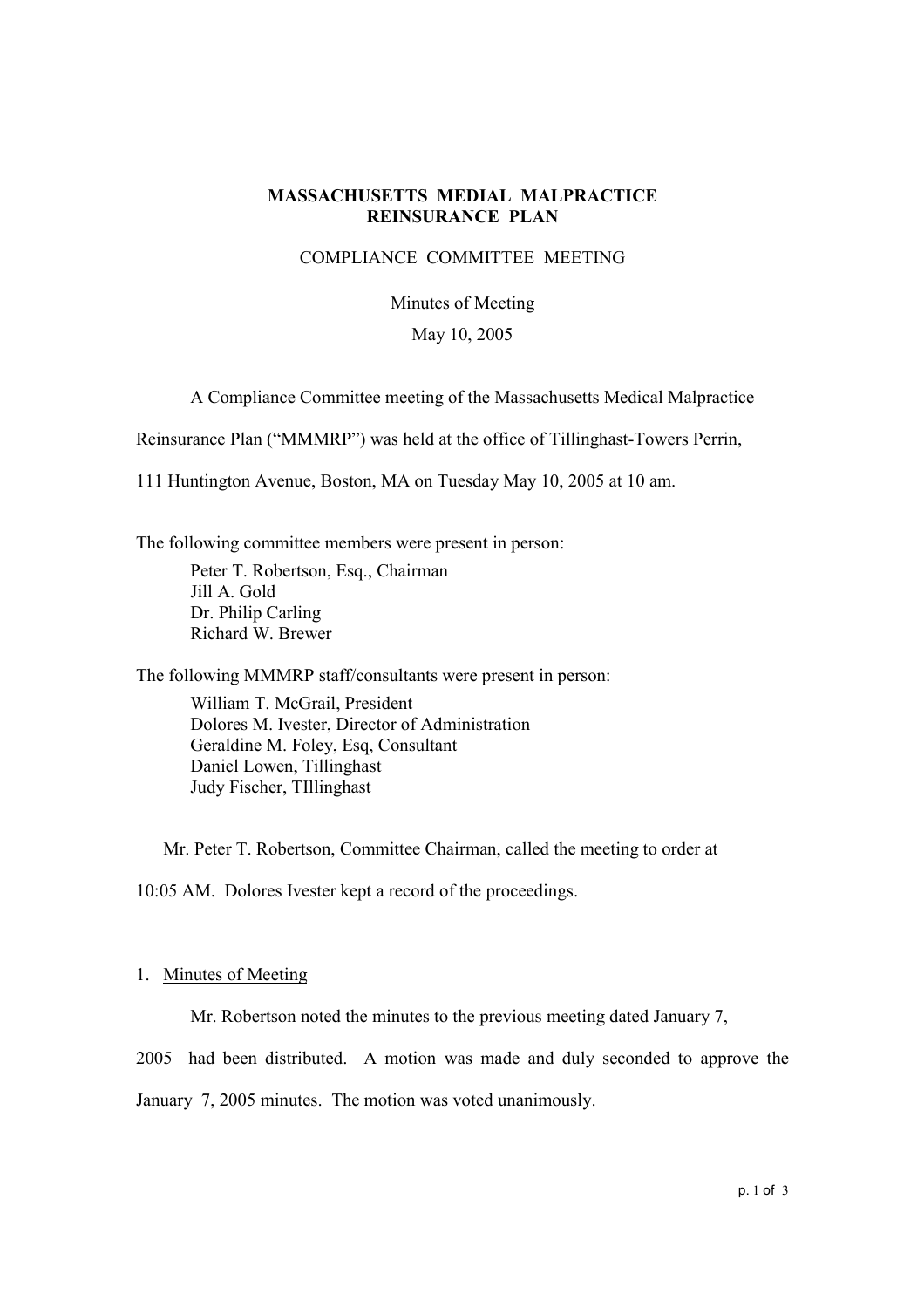#### 2. Tillinghast Assessment Analysis – Mr. Daniel Lowen

Mr. Daniel Lowen presented copies of the Assessment Analysis as of December 31, 2004 report dated May 10, 2005. The presentation included the following topics: 2004 Annual Statement, changes in deficit, Rule 4, December 31, 2004 assessment, future assessments and modeling, cash flow and assets projections, surplus and member insolvency. A copy of the Assessment Analysis report is attached to the minutes. The committee discussed assessment options including changing current percentages and/or accelerating deficit collection as specified in Rule 4. Mr. Robertson questioned whether Rule 4 can be changed now for a 2004 assessment and Mr. McGrail indicated it could. Discussion consensus indicates assessment should be accelerated, but opinions differ as to the timing. Mr. McGrail noted that by eliminating the delay, the Plan would collect 52% of the deficit. Tillinghast projected loss ratio and medical malpractice market credit risk were also discussed. Upon question, Mr. Lowen agreed to provide the Plan an interactive model to calculate assessment collection. It was decided to present assessment options to the Governing Committee for a final decision on the 2004 assessment. A meeting separate from the upcoming Annual Meeting will be scheduled for that purpose and June  $17<sup>th</sup>$  will be the tentative date for such meeting pending confirmation from the remaining committee members.

#### 3. Claims Audit Report

Copies of the report of the March 4, 2005 Claims Audit were previously distributed. The audit was conducted at a member company office and the report was prepared by Dr. Philip Carling and Ms. Geraldine Foley. Ms. Foley and Dr. Carling agree that the computerized claims records at the member company are working well. In